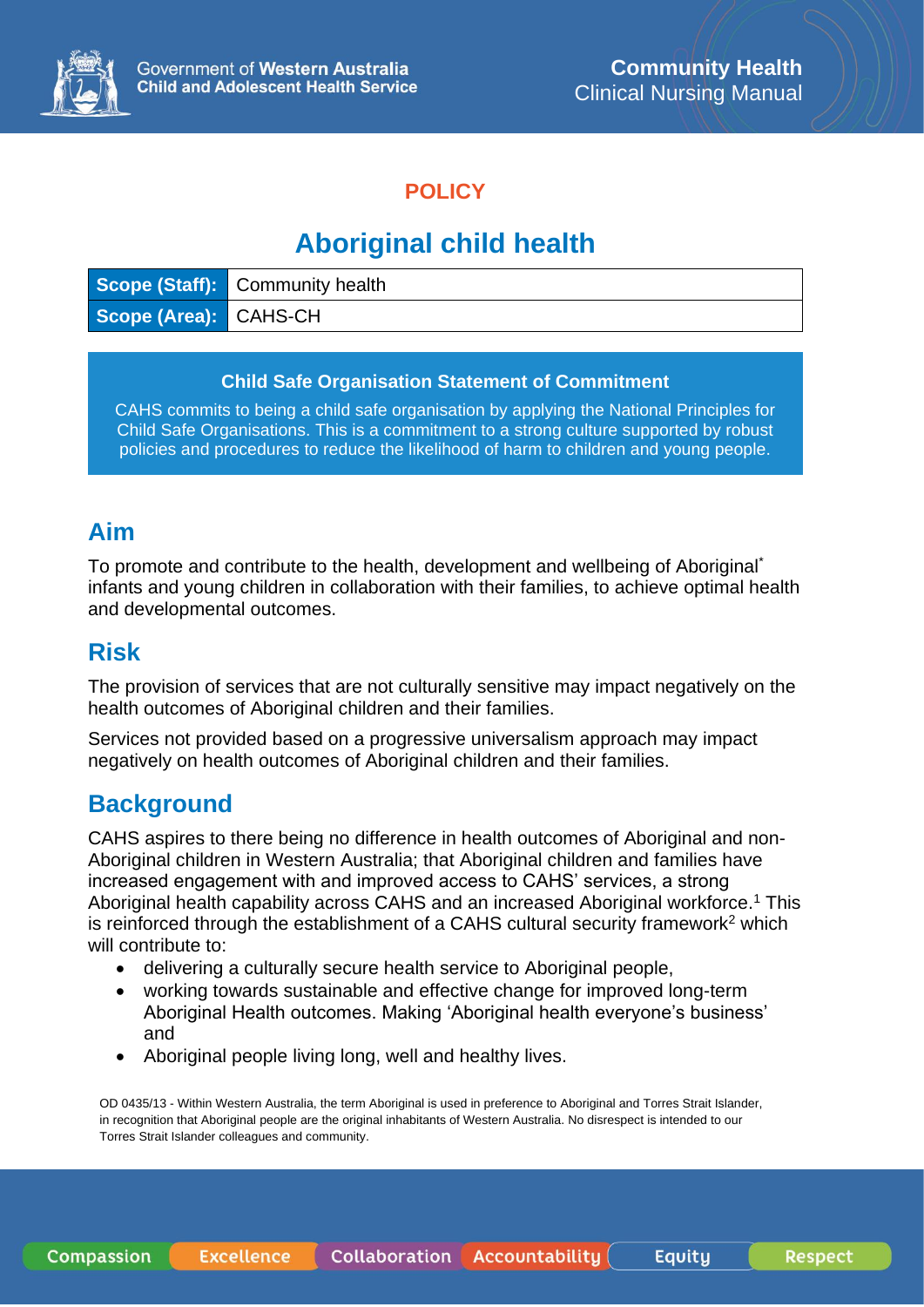The CAHS Aboriginal Health and Wellbeing Plan 2021<sup>3</sup> (the Plan) outlines the approach to improving health outcomes for Aboriginal children, young people and families, adopting the six strategic directions set out in the WA Aboriginal Health and Wellbeing Framework 2015 – 2030.<sup>4</sup>

WA Health recognises racism as a key social determinant of health for Aboriginal people. Healthcare, whether government or community provided, is to be free of racism and discrimination, and this positive step can lead to positive health outcomes. CAHS-CH is committed to improving the cultural and language competency of the service in order to progress towards prevention and reduction of systemic racism.<sup>4</sup>

#### Health

Aboriginal children and their families continue to be over represented in all negative demographic social indicators including health indicators. The 2020 Closing the Gap report indicates that although Indigenous child mortality has improved slightly, the mortality rate

for non-Indigenous children has improved at a faster rate, so the gap has widened.<sup>5</sup>

Aboriginal people have more exposure to a range of risk factors that contribute to poor health outcomes compared to non-Aboriginal people<sup>4</sup>. In addition,

- Aboriginal people in Western Australia experience higher levels of psychological distress than Non-Aboriginal people<sup>4</sup>;
- self-reported ear or hearing problems in Indigenous children (aged 0-14) was estimated to be over twice the rate for non-Indigenous children<sup>6</sup>;
- the prevalence of asthma in Indigenous children (aged 0-14) is higher than non-Indigenous children<sup>7</sup>;
- breastfeeding rates vary across the age groups, but are generally lower among Indigenous children with the exception of the 1 to less than 6-month age group<sup>6</sup>;
- Indigenous children are more likely to be overweight or obese (aged 2-14) than non-indigenous children.<sup>6</sup>
- Immunisation coverage rates for Aboriginal children aged under 2 years are below the 95% target.<sup>8</sup>

Positive experiences such as encouragement of healthy nutrition, immunisation, positive mental health, regular physical activity and the prevention of obesity by providing family support and education, safe child settings and early childhood education are crucial in meeting key childhood development milestones.<sup>4</sup>

Protective factors contribute to providing a physical and psychosocial environment that enable people to feel strong and resilient and in which a child might achieve optimal growth, development and wellbeing.<sup>9</sup> Consideration of protective factors supports a strengths-based family centred approach which enhances engagement with the family.<sup>9</sup> It acknowledges that for Aboriginal children and their family protective factors such as connection to community and culture, kinship and a sense of belonging can positively influence health outcomes.10, 11

For Aboriginal people, the social determinants of health include factors such as cultural identity, family and participation in cultural activities and is central to their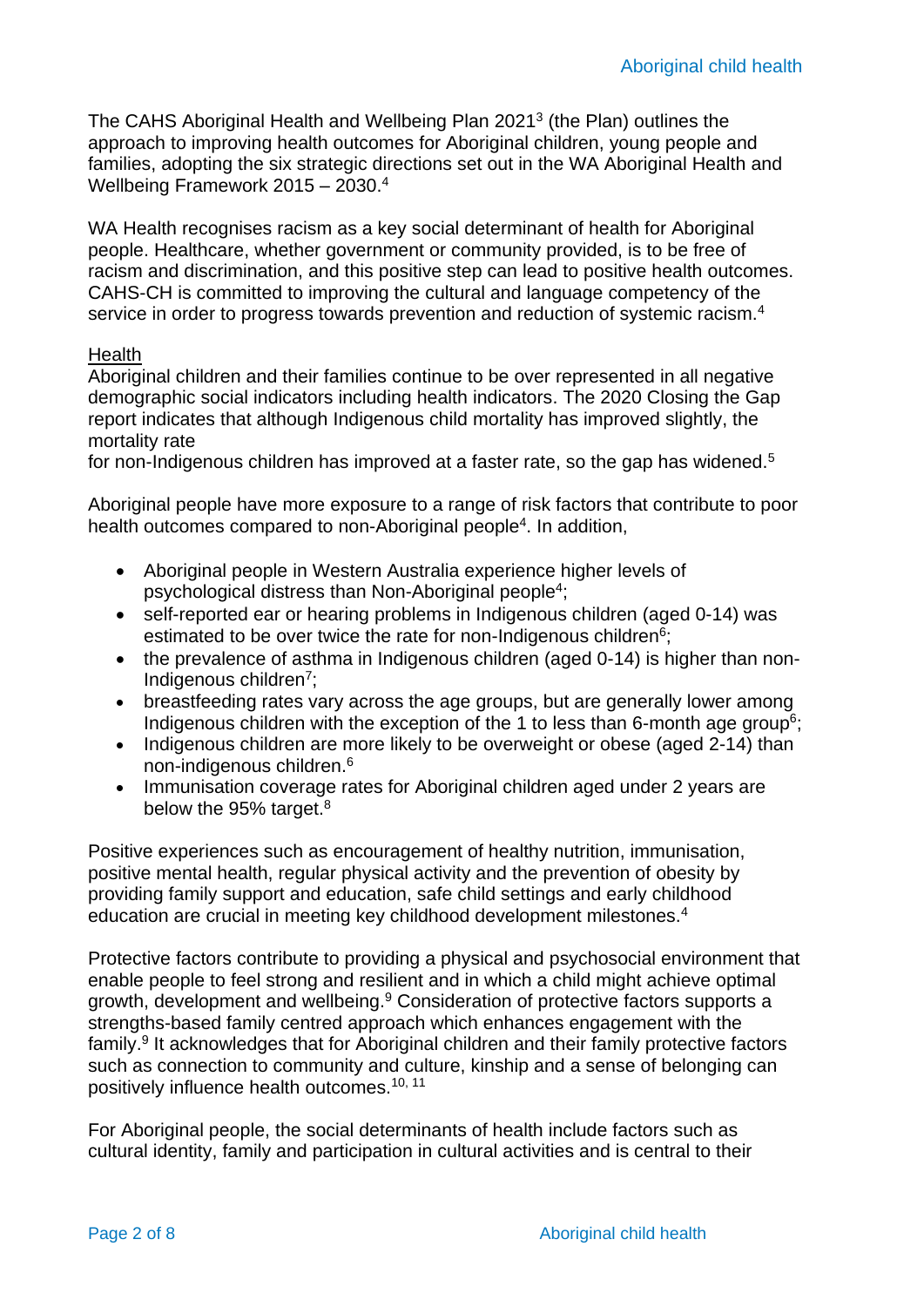health and wellbeing<sup>4</sup>. The importance of social determinants in understanding and addressing the health gap between Aboriginal and non-Aboriginal people needs to be taken into consideration when addressing the health needs of Aboriginal clients.<sup>12</sup>

#### State-wide and national policy context:

There are several state and national documents that underpin the CAHS Community health work practices and service delivery that seek to close the gaps in Aboriginal health outcomes within the child health population. The main ones being the

- National Aboriginal and Torres Strait Islander Health Plan 2013–2023
- WA Aboriginal Health and Wellbeing Framework 2015 2030<sup>4</sup> (and Implementation Guide)
- Cultural Respect Framework 2016-2026
- WA Health Strategic Intent 2015–2020<sup>13</sup>
- WA Health Aboriginal Workforce Strategy 2014–2024
- The First 1000 Days: An Evidence Paper<sup>14</sup>

'Closing the Gap' in health outcomes for Aboriginal people is a priority for Commonwealth and State Governments. The development, implementation and evaluation of health policies that affect Aboriginal people must take these indicators into account. They must also acknowledge and respond to the history of difficult relationships between governments and Aboriginal people. Efforts to build mutual understanding and greater trust must be continued.

### **Definitions**

Aboriginal people view health in a holistic context as reflected within the National Aboriginal Health Strategy (1989);

'**Aboriginal health** means not just the physical wellbeing of an individual but refers to the social, emotional and cultural wellbeing of the whole Community in which each individual is able to achieve their full potential as a human being, thereby bringing about the total wellbeing of their Community. It is a whole-of-life view and includes the cyclical concept of life-death-life'. 10

### **Principles**

The following guiding principles are recommended for improving the health and wellbeing of Aboriginal children and their families:

- the health service demonstrates a welcoming environment that recognises the importance of cultural beliefs and practices of Aboriginal people
- using a child and family centred care approach in the delivery of health care; ensuring that the clinical and cultural needs of Aboriginal children are being addressed holistically (see Child and Family Centred Care policy)
- supports Aboriginal families in caring for their children by enhancing the confidence and capabilities of parents and caregivers and promoting the relationship between parent/caregiver and child.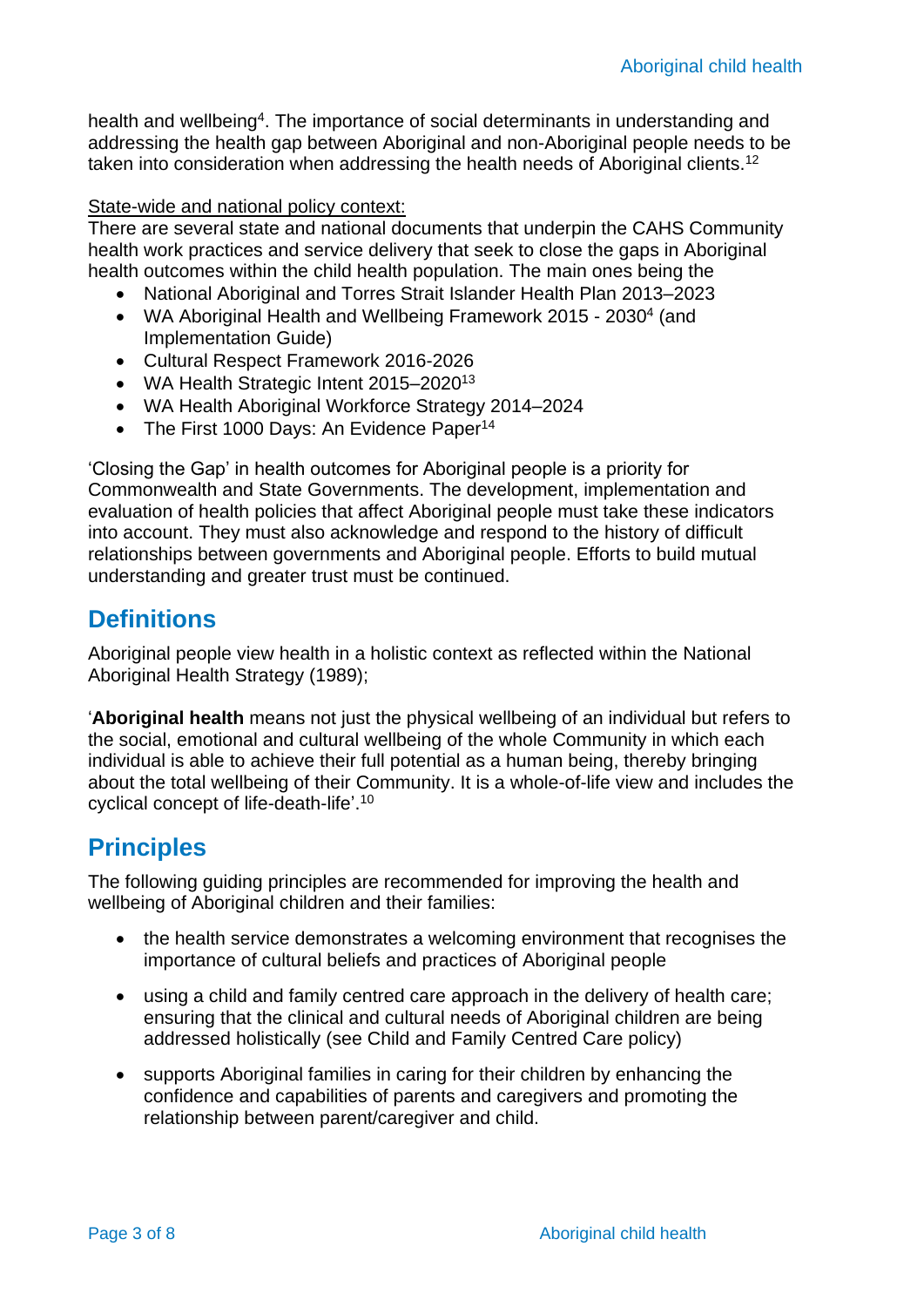- supports increased engagement with Aboriginal children and families and improved access to CAHS' services
- provision of high quality culturally secure healthcare that is accessible and appropriate to the needs of Aboriginal children and their families
- using a strengths based approach to child development, for a shared understanding of concerns and care planning that is proportionate to client needs.

## **Key points**

- Child health services for Aboriginal children and their families are delivered by community health nurses across the metropolitan area and operate through a model of progressive universalism- where everyone is offered the Universal contacts, and families with additional needs are offered Universal Plus contacts and Partnerships based on clinical need.
- Community health staff deliver comprehensive services including; prevention, early detection and intervention to improve services to Aboriginal children and their families in the first 1000 days.
- Community health staff recognise and understand parent-infant-child attachment within Aboriginal, cultural and historical contexts, based on Circle of Security principles- connection to community, culture, country, spirituality, family and kinship.
- All community health staff are required to complete the mandatory Aboriginal Culture Awareness e-learning training in accordance with the relevant framework;
	- o Child and Adolescent Health Service Practice Framework for Nurses [working in Child Health](https://cahs-healthpoint.hdwa.health.wa.gov.au/cach/LearningandDevelopment/My-Learning/Documents/Frameworks/Practice%20Framework%20-%20Nurses%20working%20in%20Child%20Health.pdf)
	- o [MP 0065/17 Aboriginal eLearning Policy](https://ww2.health.wa.gov.au/About-us/Policy-frameworks/Employment/Mandatory-requirements/Human-Resource-Management/WA-health-system-policies/Aboriginal-Cultural-eLearning-Policy)
- Child health services will be offered to Aboriginal children and their families as per the CAHS-CH [Child health services policy](https://healthpoint.hdwa.health.wa.gov.au/policies/Policies/CAHS/CACH.CH.ChildHealthServicesPolicy.pdf) and the Universal Contact schedule.
- Training must be completed by all Community health staff prior to using any ASQ™ tool, including using ASQ-TRAK with Aboriginal clients. Staff will use the most culturally appropriate screening tool available when working with Aboriginal families as per the [Ages and Stages Questionnaires Guideline.](https://healthpoint.hdwa.health.wa.gov.au/policies/Policies/CAHS/CACH.CHSH.AgesAndStagesQuestionnaires.pdf)
- When delivering a child health service to an Aboriginal child and family, staff should refer to the Aboriginal Health Team, Aboriginal Child Health Services [Referral Flowchart,](https://cahs-healthpoint.hdwa.health.wa.gov.au/cach/About-Us/Aboriginal-Health-Team/Documents/AHT_Referral_Flowchart.pdf) which outlines the process and options for Aboriginal children and their families following birth.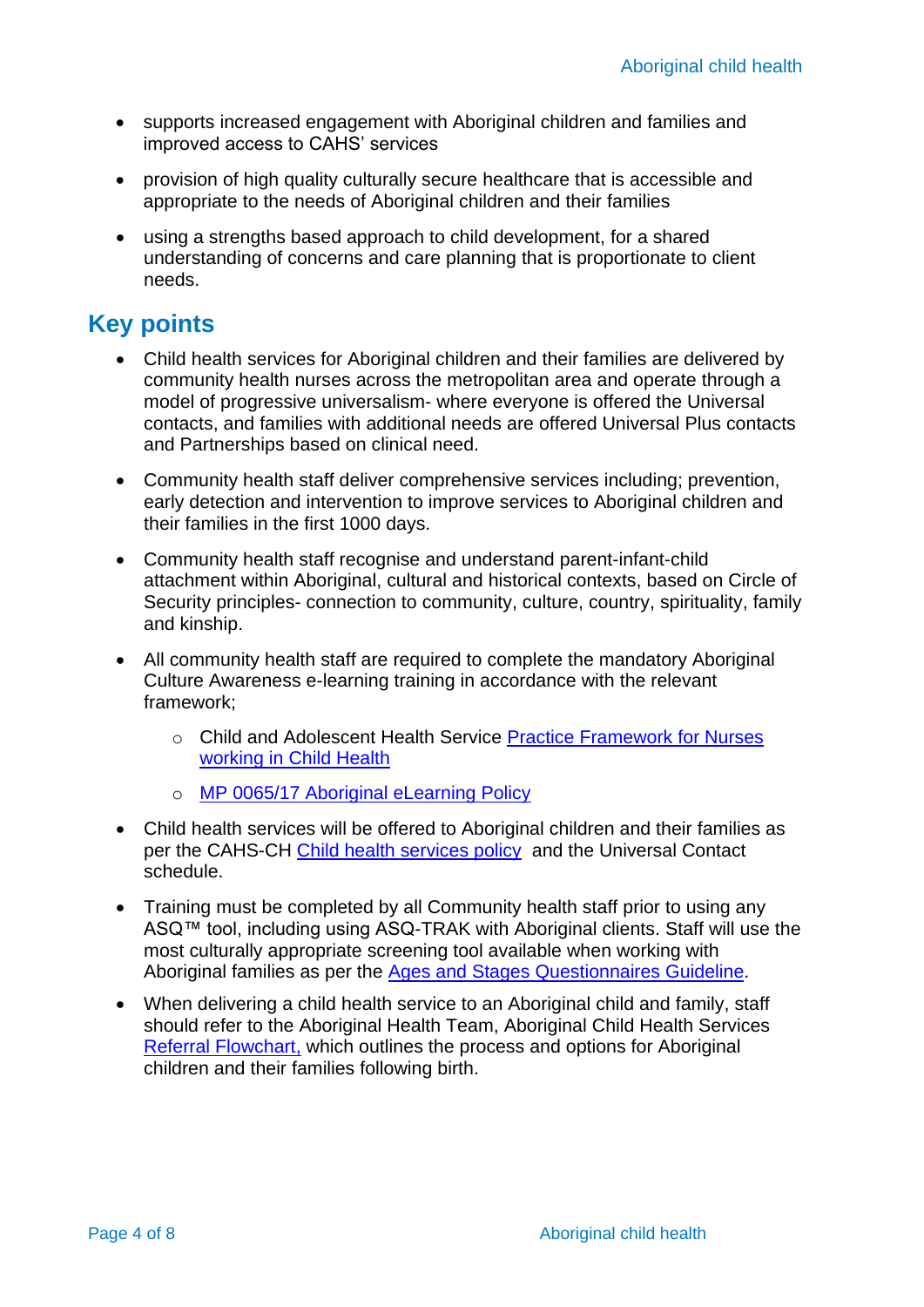### **Child Health Services for Aboriginal children and their Families**

#### CAHS-CH leadership

Those in leadership roles ensure strategies are available to improve the cultural awareness and cultural competency of the workforce to meet the needs of its Aboriginal clients, including the provision of training to all staff.

The CAHS Aboriginal Health and Wellbeing Plan 2021 (the Plan), $3$  is guided by the six strategic directions of the WA Aboriginal Health and Wellbeing Framework 2015 – 2030 being;

- Promote good health across the life course
- Prevention and early intervention
- A culturally respectful and non-discriminatory health system
- Individual, family and community wellbeing
- A strong, skilled and growing Aboriginal health workforce
- Equitable and timely access to the best quality and safe care

The health of Aboriginal children, young people and their families is to be made everybody's business across organisation. CAHS-CH leadership are responsible for progressing the strategic directions within the Plan.

CAHS is committed to promoting and facilitating reconciliation between Aboriginal staff, families, children and young people and the wider CAHS community. The actions within the CAHS Reconciliation Action Plan (RAP) aim to ensure that all Aboriginal children, young people and families visiting our health service have a positive interaction with staff, the environment and the service they receive.

In addition, CAHS is responsive to child and family needs as per the following:

• [National Safety and Quality Health Service Standards \(NSQHS\)](https://www.safetyandquality.gov.au/sites/default/files/migrated/National-Safety-and-Quality-Health-Service-Standards-second-edition.pdf) (Standard 1 [1.21, 1.33], Standard 2 [2.13] and Standard 5 [5.8].

#### Community Nurses- Child health

Community Health operates through a model of progressive universalism where everyone is offered the Universal contacts, and families with additional needs are offered Universal Plus services or Partnership services based on clinical need. This is in recognition of the need for a comprehensive approach to supporting and strengthening the mother's/care-giver's parenting abilities and the developmental screening and surveillance of the child in order to maximise positive outcomes (refer to Child health service policy for Universal scheduled contacts).

When an infant is identified as of Aboriginal descent in the metropolitan area,

• CAHS-CH is notified of the birth via the [Newborn Birth Notification](http://ww2.health.wa.gov.au/Articles/N_R/Notification-of-birth-events-and-cases-attended-by-midwives)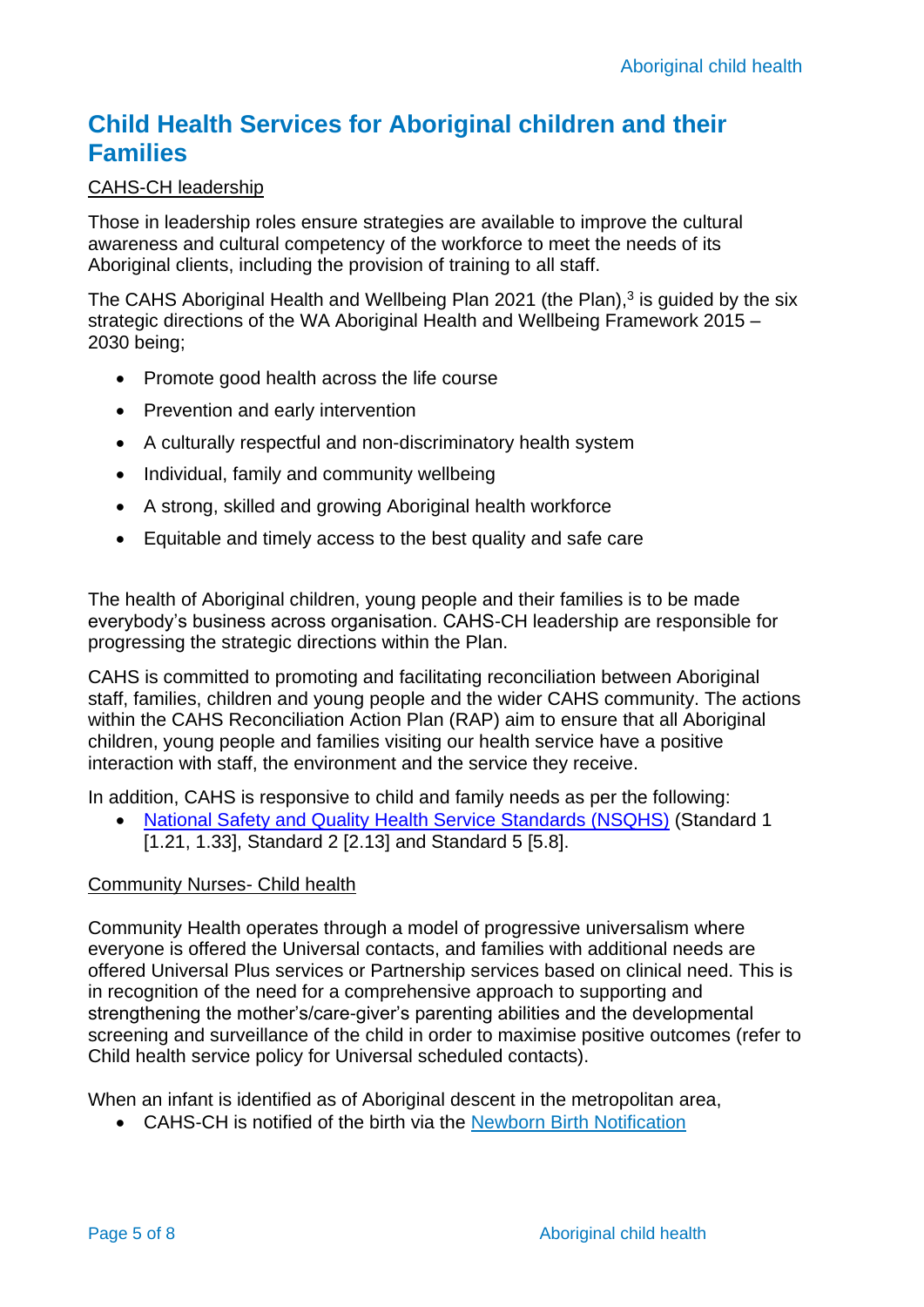- the first Universal Scheduled Contact is offered by the local community health nurse
- CAHS-CH staff refer to the [Aboriginal Child Health Services Referral Flowchart](https://cahs-healthpoint.hdwa.health.wa.gov.au/cach/About-Us/Aboriginal-Health-Team/Documents/AHT_Referral_Flowchart.pdf) for future care considerations.

#### Aboriginal Health Team

The Aboriginal Health Team (AHT) provides culturally sensitive, quality, evidenceinformed, community health services to Aboriginal children (from birth to five years) and their families.

Services are delivered across the Perth metropolitan area by a multidisciplinary team including a Medical Officer, Aboriginal Health Workers (AHW), Community Health Nurses, a Speech Pathologist, an Occupational Therapist, Administration and Health Promotion staff.

Community child health nurses work alongside Aboriginal Health Workers to provide a comprehensive and culturally acceptable primary health care which is designed specifically to address the needs of Aboriginal families.

As part of a holistic service approach to services for Aboriginal children and their families the AHT also offer ear health services (screening) and immunisation clinics for children.

The AHT aims to:

- provide a culturally sensitive approach to service delivery, with AHW and community health nurses working together
- strengthen parenting skills and confidence within Aboriginal families
- concentrate on building partnerships between the community health staff and the family
- identify the family needs in order to tailor the appropriate service response
- facilitate family access to relevant community resources and agencies when appropriate.

| <b>References</b>                                                                                            |  |  |  |  |  |  |
|--------------------------------------------------------------------------------------------------------------|--|--|--|--|--|--|
| Child and Adolescent Community Health. CAHS Strategic Plan 2018 - 2023. Mid-point<br>1.<br>update 2020. 2020 |  |  |  |  |  |  |
| Child and Adolescent Health Service. Cultural Security. 2020. Available at:<br>$2^{\circ}$                   |  |  |  |  |  |  |
| https://cahs-healthpoint.hdwa.health.wa.gov.au/directory/aboriginalhealth/Pages/Cultural-                    |  |  |  |  |  |  |
| Security.aspx. Accessed 23/02/2021, 2021                                                                     |  |  |  |  |  |  |
| Child and Adolescent Health Service. CAHS Aboriginal Health and Wellbeing Plan<br>3.                         |  |  |  |  |  |  |
| 2021. Perth; 2021                                                                                            |  |  |  |  |  |  |
| Department of Health. WA Aboriginal Health and Wellbeing Framework 2015-2030.<br>4.                          |  |  |  |  |  |  |
| Perth; 2015                                                                                                  |  |  |  |  |  |  |
| Australian Government. Closing the Gap Report 2020. In: Commonwealth of Australia,<br>5.                     |  |  |  |  |  |  |
| ed.; 2020                                                                                                    |  |  |  |  |  |  |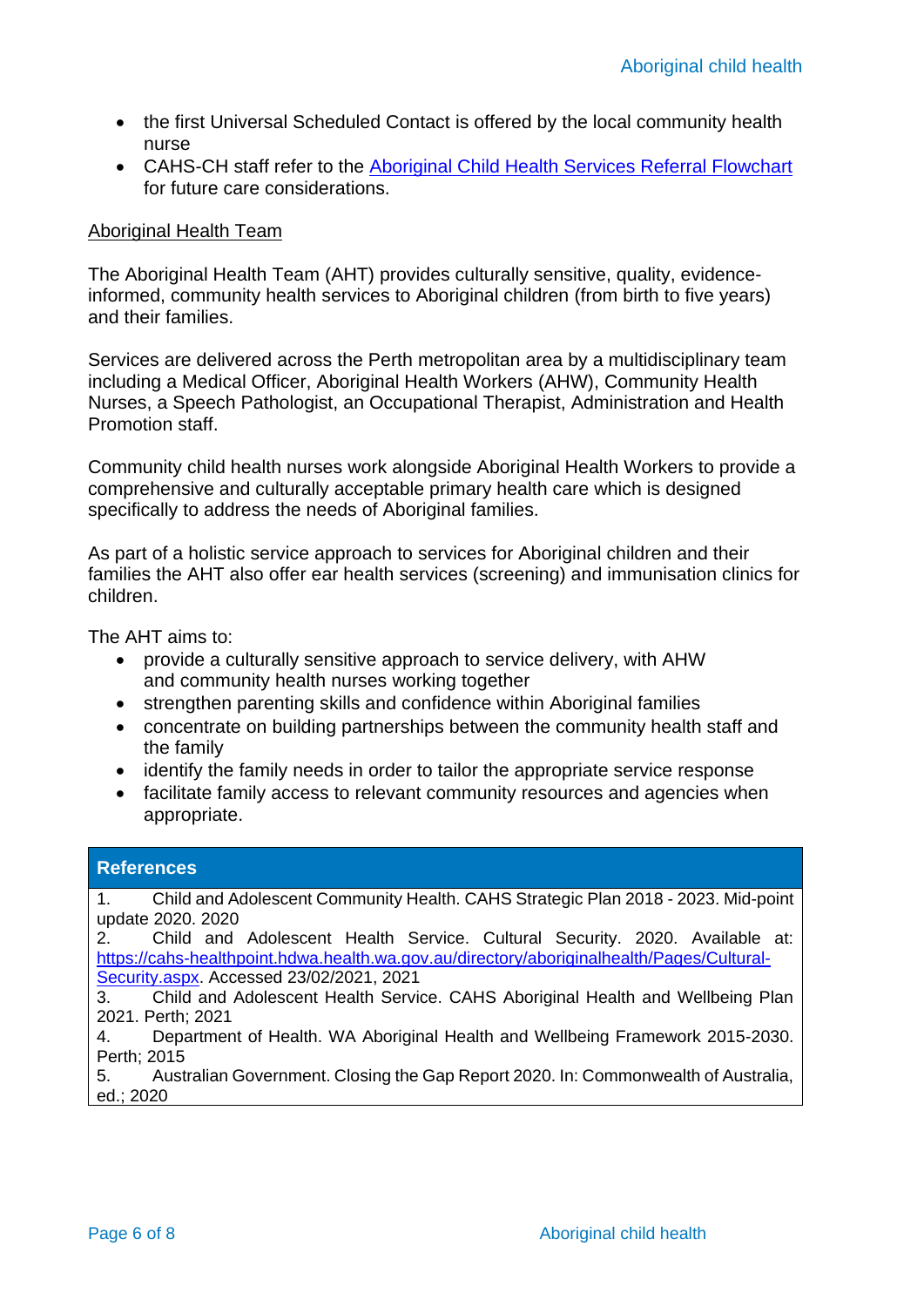6. Australian Institute of Health and Welfare. Aboriginal and Torres Strait Islanders Health Performance Framework- Measures. 2020. Available at: <https://www.indigenoushpf.gov.au/measures2021> 7. Australian Institute of Health and Welfare. Asthma. 2020. Available at: [www.aihw.gov.au/reports/chronic-respiratory-conditions/asthma.](file:///C:/Users/HE78854/AppData/Local/Microsoft/Windows/INetCache/Content.Outlook/ECR7DN83/www.aihw.gov.au/reports/chronic-respiratory-conditions/asthma) Accessed 23/02/2021, 2021 8. Department of Health. Immunisation coverage rates for Aboriginal and Torres Strait Islander children. 2021. Available at: [https://www.health.gov.au/health](https://www.health.gov.au/health-topics/immunisation/childhood-immunisation-coverage/immunisation-coverage-rates-for-aboriginal-and-torres-strait-islander-children)[topics/immunisation/childhood-immunisation-coverage/immunisation-coverage-rates-for](https://www.health.gov.au/health-topics/immunisation/childhood-immunisation-coverage/immunisation-coverage-rates-for-aboriginal-and-torres-strait-islander-children)[aboriginal-and-torres-strait-islander-children.](https://www.health.gov.au/health-topics/immunisation/childhood-immunisation-coverage/immunisation-coverage-rates-for-aboriginal-and-torres-strait-islander-children) Accessed 28/07/21, 2021 9. Child and Adolescent Health Service. Indicators of Need. Perth: CAHS; 2018 10. Commonwealth of Australia. National Aboriginal and Torres Strait Islander Health Plan 2013 - 2023. Canberra; 2013 11. Australian Institute of Health and Welfare. Aboriginal and Torres Strait Islander Health Performance Framework 2020 summary report. Canberra: AIHW; 2020 12. Australian Institute of Health and Welfare. Social determinants and Indigenous health. 2020. Available at: [https://www.aihw.gov.au/reports/australias-health/social-determinants](https://www.aihw.gov.au/reports/australias-health/social-determinants-and-indigenous-health)[and-indigenous-health.](https://www.aihw.gov.au/reports/australias-health/social-determinants-and-indigenous-health) Accessed 22 February 2021, 13. Government of Western Australia. Department of Health. WA Health Strategic Intent 2015 - 2020. 2015. Available at: [https://ww2.health.wa.gov.au/About-us/Strategic-Intent.](https://ww2.health.wa.gov.au/About-us/Strategic-Intent) Accessed 16/02/2021, 2021 14. Moore T, Arefadib N, Deery A, et al. The First Thousand Days: An Evidence Paper. Victoria: Centre for Community Child Health, Murdoch Children's Research Institute,; 2017

### **Related internal policies, procedures and guidelines**

The following documents can be accessed in the Community Health Manual: [HealthPoint link](https://healthpoint.hdwa.health.wa.gov.au/policies/Pages/CACH-Community-Health.aspx) or [Internet link](https://www.cahs.health.wa.gov.au/en/For-health-professionals/Resources/Community-Health-Clinical-Nursing-Manual) or for WACHS staff in the [WACHS Policy link](https://healthpoint.hdwa.health.wa.gov.au/policies/Pages/WACHS%20Policy%20Pages/WACHS-Policies.aspx)

[Aboriginal Child Health Services Referral Flowchart](https://cahs-healthpoint.hdwa.health.wa.gov.au/cach/About-Us/Aboriginal-Health-Team/Documents/AHT_Referral_Flowchart.pdf)

[Ages and Stages Questionnaire](https://healthpoint.hdwa.health.wa.gov.au/policies/Policies/CAHS/CACH.CHSH.AgesAndStagesQuestionnaires.pdf)

[CAHS Child and Family Centred Care](https://healthpoint.hdwa.health.wa.gov.au/policies/Policies/CAHS/CAHS.PM.ChildAndFamilyCentredCare.pdf)

[CAHS Language Services](https://healthpoint.hdwa.health.wa.gov.au/policies/Policies/CAHS/CAHS.PM.LanguageServices.pdf)

[Child health services](https://healthpoint.hdwa.health.wa.gov.au/policies/Policies/CAHS/CACH.CH.ChildHealthServicesPolicy.pdf)

[Hearing and Ear Health](https://healthpoint.hdwa.health.wa.gov.au/policies/Policies/CAHS/CACH.CHSH.HearingAndEarHealthGuideline.pdf)

**[Immunisation](https://healthpoint.hdwa.health.wa.gov.au/policies/Policies/CAHS/CACH.CHSH.Immunisation.pdf)** 

[Partnership -child health service](https://healthpoint.hdwa.health.wa.gov.au/policies/Policies/CAHS/CACH.CH.PartnershipChildHealthService.pdf)

[Practice guide for Community Health Nurses](https://cahs-healthpoint.hdwa.health.wa.gov.au/cach/resources/Child%20Health/CAH-000912_practice_guide_FNL.pdf)